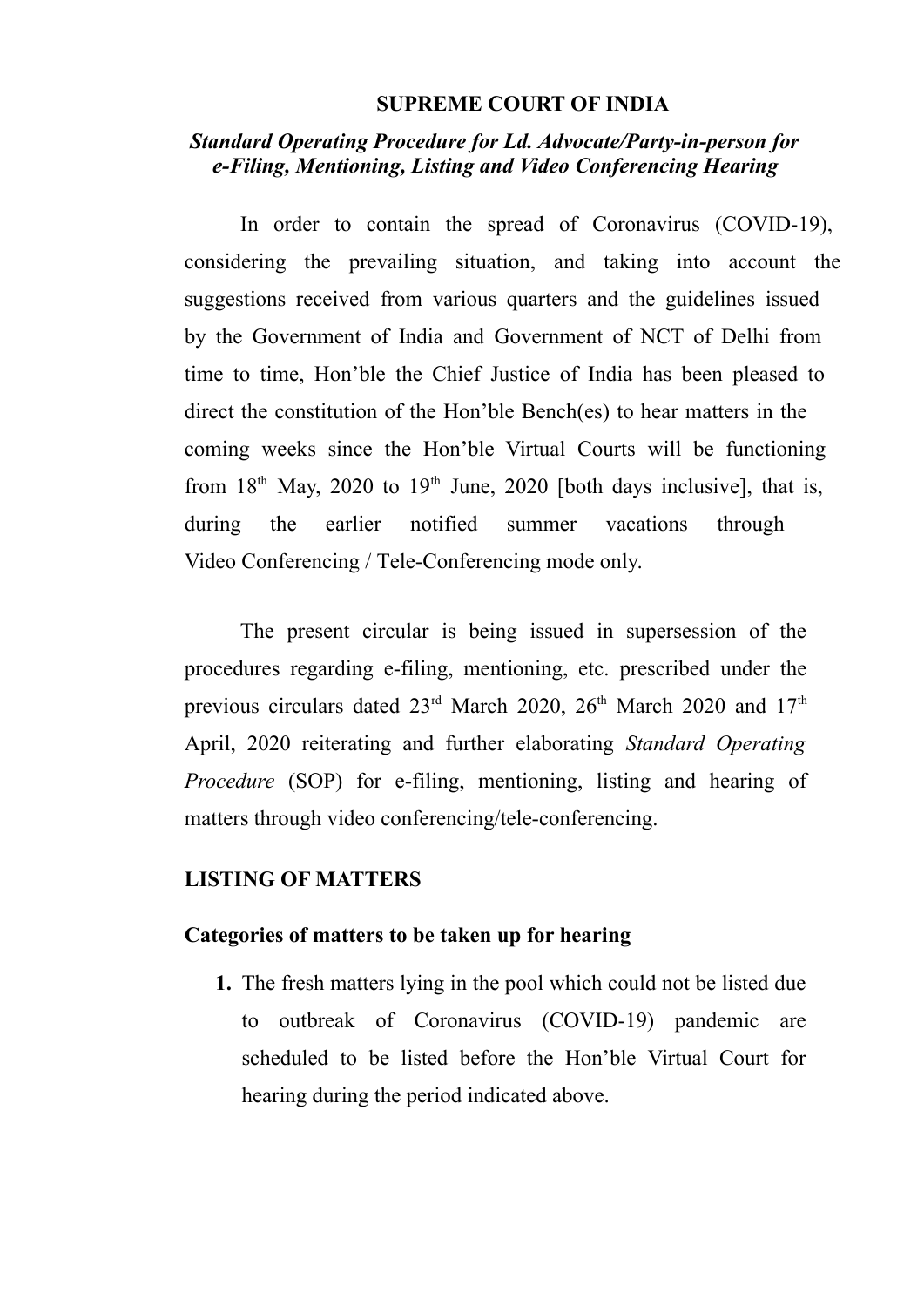- **2.** Once the pool of fresh matters is exhausted, matters belonging to Short Categories, which are ready for listing, will be listed before the Hon'ble Virtual Court for hearing.
- **3.** In addition to the fresh matters and short category matters, such other matters shall also be listed for hearing, as may be directed.

### **Schedule of publication of cause list**

**1.** The schedule of publication of cause list, as far as possible, will be as under:-

|  | Day of the publication of cause list | Day for which cause list will be published |
|--|--------------------------------------|--------------------------------------------|
|  | Thursday                             | Monday                                     |
|  | Friday                               | Tuesday                                    |
|  | Saturday                             | Wednesday                                  |
|  | Monday                               | Thursday                                   |
|  | Tuesday                              | Friday                                     |
|  |                                      |                                            |

**2.** Timings of sitting of the Hon'ble Virtual Courts will be notified in the respective cause-lists.

## **INSTRUCTIONS FOR JOINING VIDEO-CONFERENCING /TELE-CONFERENCING FOR HEARING OF LISTED MATTERS**

1. The Advocate-on-Record/Party-in-Person shall specify as to whether he would link to the Hon'ble Bench through own Desktop/Laptop Computer or would prefer to avail the facility for video-conferencing in the Supreme Court premises. The web-link for joining the video-conference shall be provided to the Advocate-on-Record registered at the time of the AOR Code Generation. For any corrections, the Advocate-on-Record may follow the prescribed procedure. The web link for joining the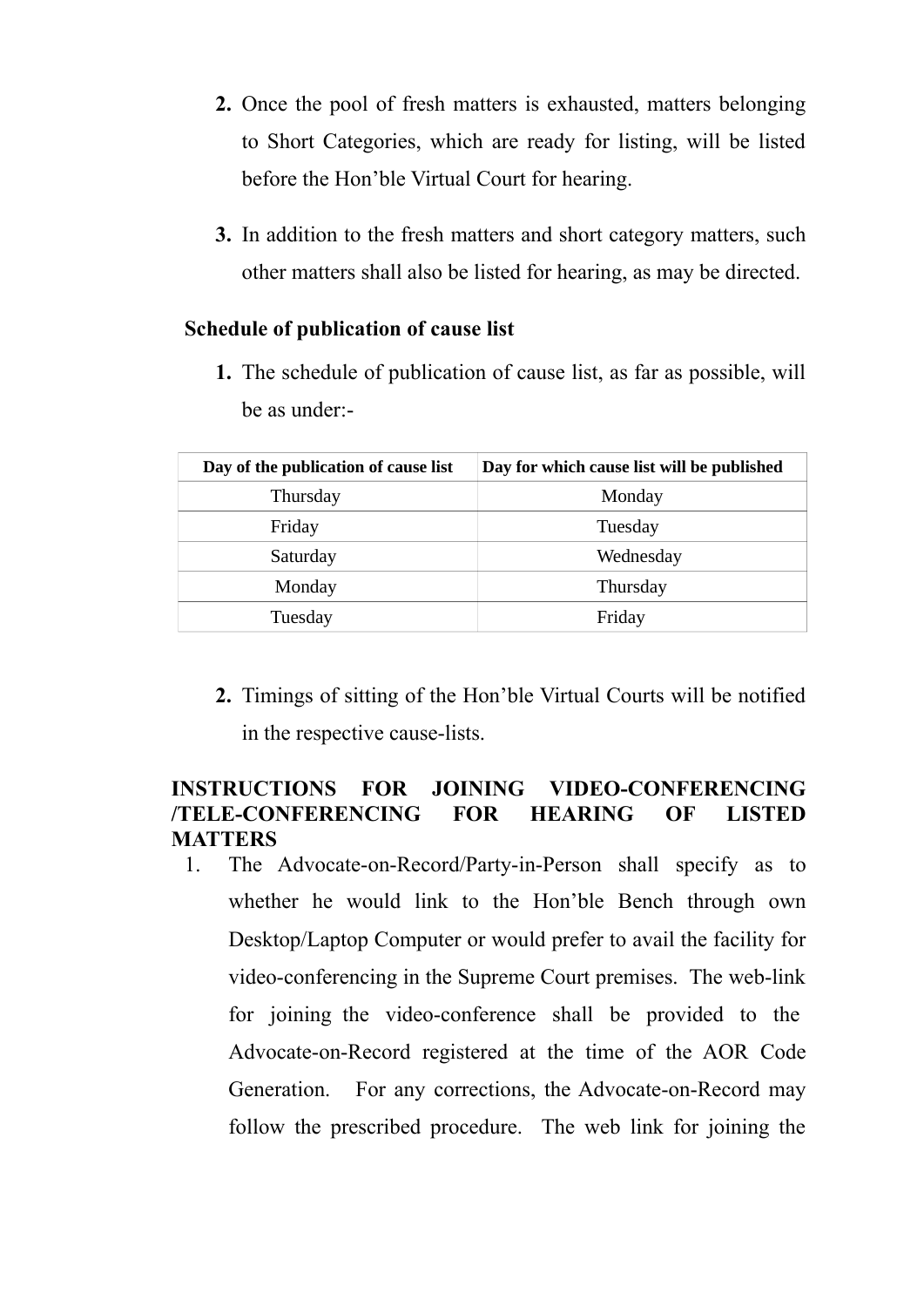Party-in-Person shall be provided on the e-mail id and/or mobile number mentioned at the time of filing the petition.

- 2. In a matter wherein the Advocate-on-Record requires a Senior Advocate or an arguing counsel to appear and conduct the hearing and/or a litigant to view the proceedings, the concerned Advocateon-Record shall indicate the contact details like name, e-mail id and mobile number of the Senior Advocate/Arguing Counsel and the litigant through e-mail on the e-mail id [video.conference@sci.nic.in.](mailto:vc.sci@sci.nic.in)
- 3. It may be noted that a maximum of two appearance links will be provided per party together with one viewing link that may be provided for the litigant, separately. Hence, it is expected that the request for such links be forwarded on afore-mentioned email-id at the earliest, latest by 2 PM on the day preceding the hearing of the matter.
- 4. Parties may kindly note that desktop/laptop/tablet computers provide stable connectivity for a video-conference, whereas signal drop/incoming call on mobile devices can delink such devices from an ongoing video-conference disrupting such video-conferencing.

#### **MENTIONING & E-FILING**

In all matters involving urgency, the Advocate-on-Record/Partyin-person is first required to file the petition/miscellaneous application, preferably through the **e-filing** mode available on the Supreme Court website, as per procedure elaborated at the link *[https://main.sci.gov.in/php/FAQ/5\\_6246991526434439183.pdf](https://main.sci.gov.in/php/FAQ/5_6246991526434439183.pdf)*. Upon completion of all the formalities, as per Rules governing such petition/miscellaneous application, and upon its due registration the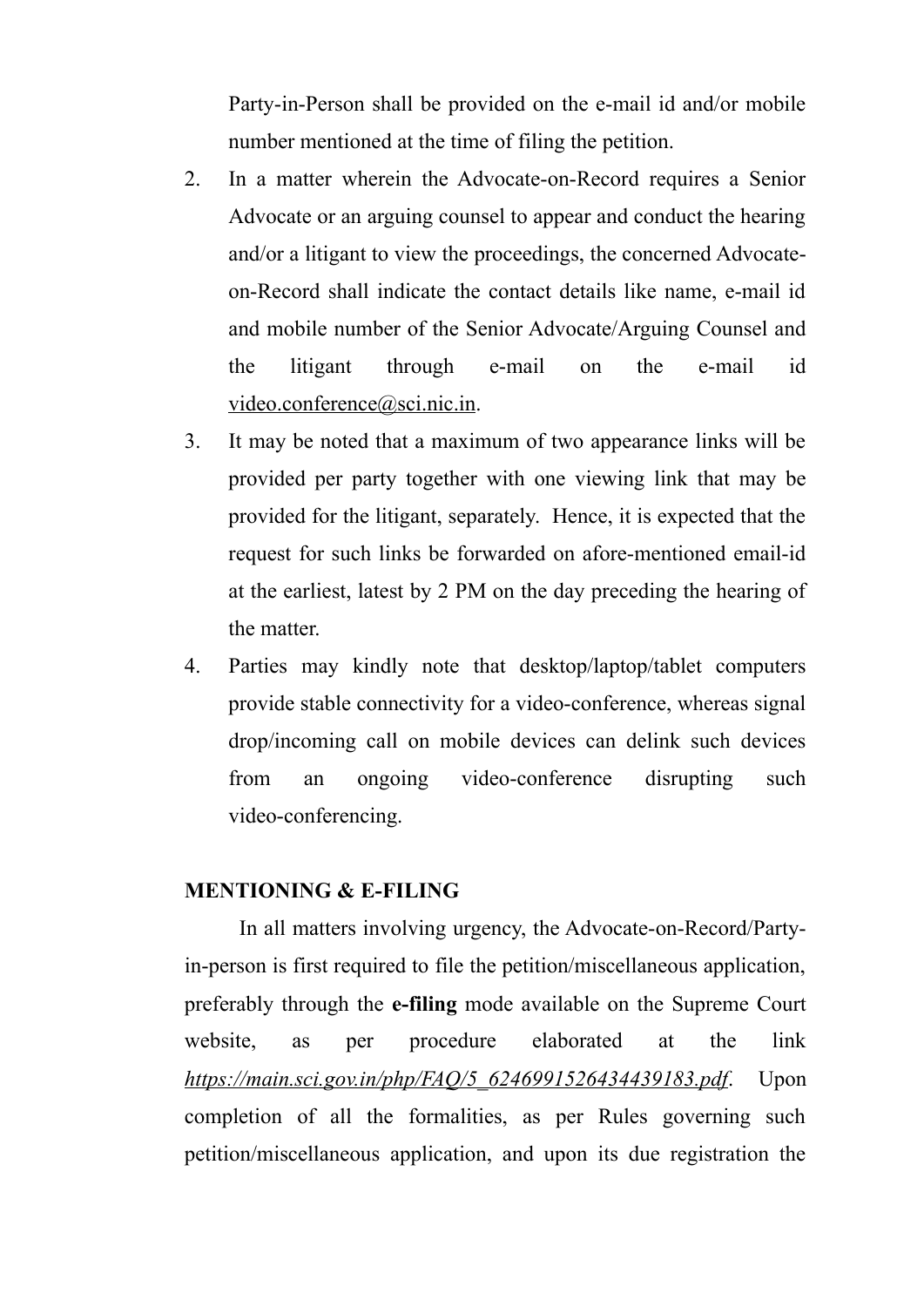Advocate-on-Record/Party-in-person is permitted to send separately the signed and verified mentioning-application containing a synopsis of urgency not exceeding one page.

- 1. The mentioning-application shall be submitted only by e-mail at the email address *[mention.sc@sci.nic.in](mailto:mention.sc@sci.nic.in)*. Mentioning applications received by 2 PM on a particular day shall be processed for listing in the cause-list to be published immediately thereafter, as per the afore-mentioned schedule, subject to availability of the concerned Bench and approval of the Competent Authority. The mentioning-applications received thereafter would be processed for listing in the cause list on the next scheduled day of publishing of the cause-list.
- 2. The matters involving extreme urgency shall be dealt with in accordance with the established guidelines already published on the official website of the Supreme Court of India at the link *[https://main.sci.gov.in/php/FAQ/5\\_6246991526434439183.pdf](https://main.sci.gov.in/php/FAQ/5_6246991526434439183.pdf)*.
- 3. The mentioning-application must *inter-alia* clearly contain the case-details and contact-details of the Advocate-on-Record/Party in-person like e-mail ID, mobile number with alternate number(s), camp/office address stating Pin Code and Police Station;
- 4. The mentioning-application shall include a separate paragraph(s) with a prayer for exemption from filing duly affirmed affidavit in the prevailing circumstances, together with an undertaking to the effect that physical copies of documents relied upon in the petition, deficit court fees\* or other charges, if any, shall be filed at the earliest;

\***Note** : Court fee can be paid online by following the procedure given the official website of the Supreme Court of India.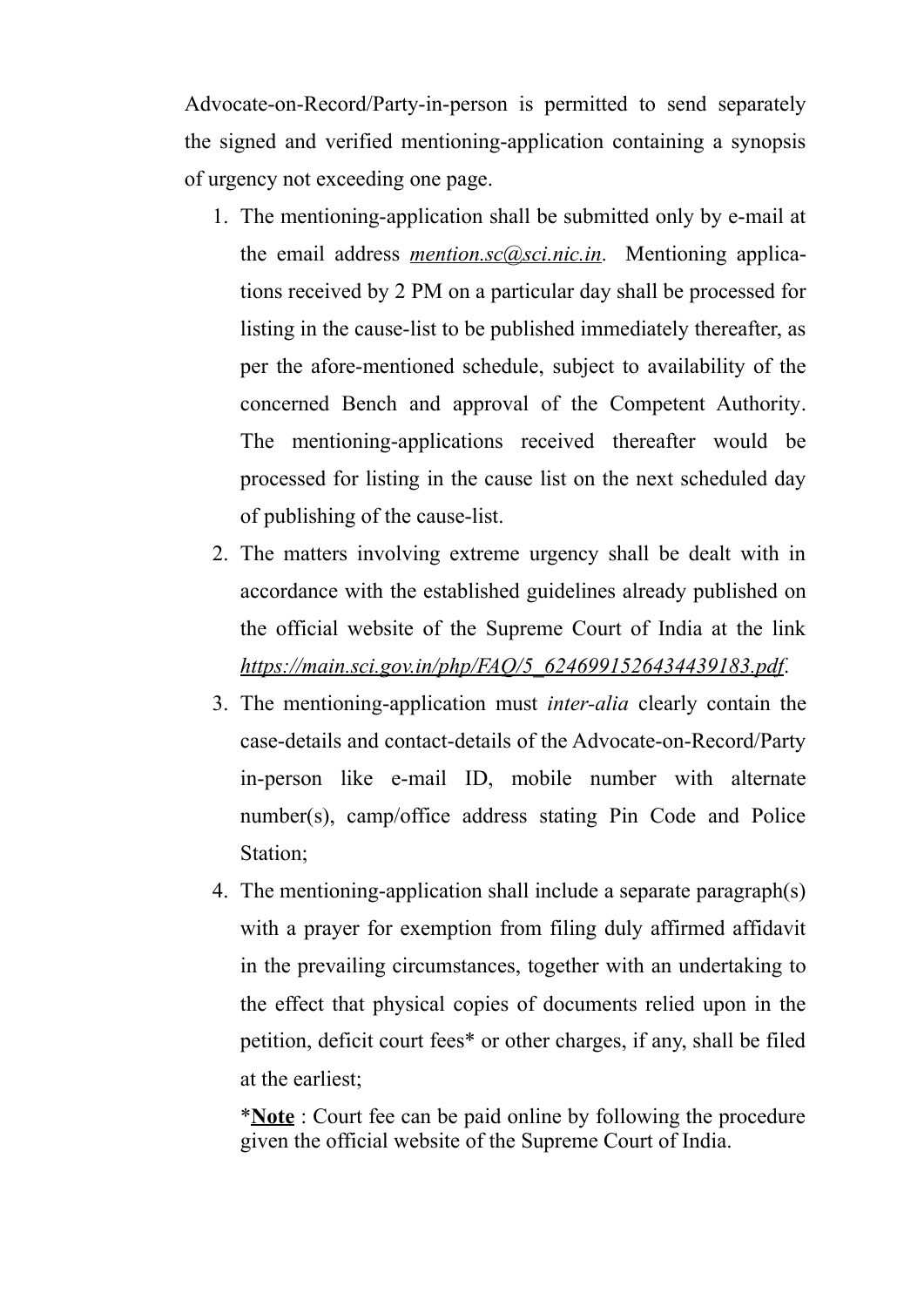- 5. The parties shall not be permitted to rely upon any document other than the documents duly filed along with the petition/misc. application in conformity with the Rules during the course of hearing;
- 6. In the mentioning-application, the Advocate-on-Record/Party-in-Person must specify as to whether he would link to the Hon'ble Bench by video-conferencing through desktop or laptop Computer or would prefer to appear at the video-conference facility in the Supreme Court premises.
- 7. In a matter, where a Senior Advocate/ Arguing Counsel may appear and conduct the hearing, the Advocate-on-Record is required to additionally indicate the contact details (*as in cl. 2 above*) of the Senior Advocate/Arguing Counsel, in the mentioningapplication;
- 8. In a matter where the litigant seeks to view the proceedings, the Advocate-on record may additionally indicate the contact details (*as in cl. 2 above*) of the litigant, in the mentioning-application;
- 9. It may be noted that a maximum of two appearance-links will be provided per party, together with one viewing-link that may be provided for the litigant separately; hence, it is expected that request(s) of such links, if any, should be clearly made in the mentioning-application to enable the Registry to provide the links in time at each point, at the time of the hearing. Any exceptions to the prescribed procedure, if supported by cogent and sufficient reasons, may by placed before competent authority.
- 10.It may further be noted that the party in person(s) and/or Advocate(s)-on-Record, whose matter(s) is/are listed for hearing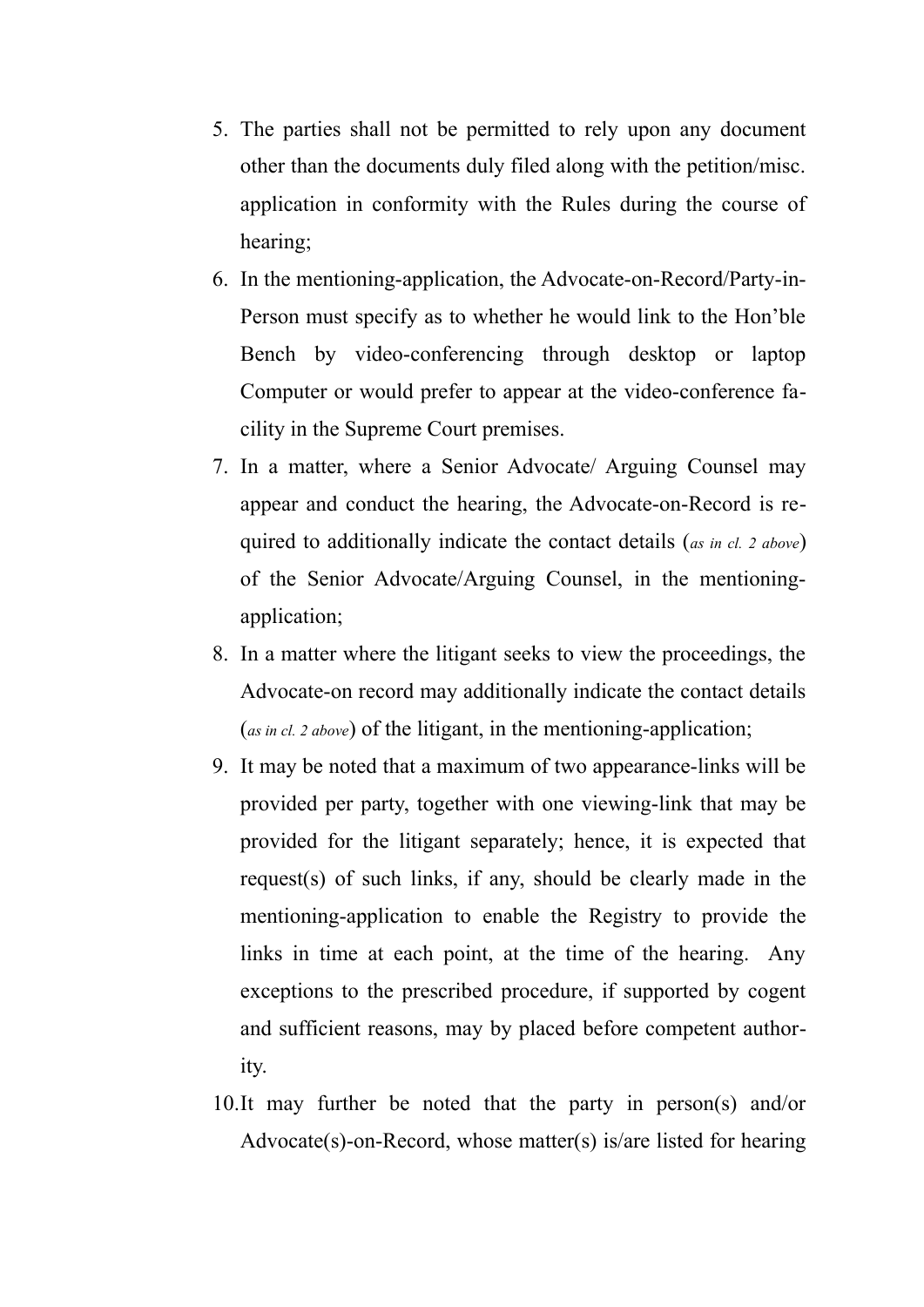before Hon'ble Virtual Court and who have not furnished their mobile number and/or email ID shall furnish the correct and updated mobile number and/or email ID through email on video.conference $\omega$ sci.nic.in at least one day prior to the scheduled date of hearing in order to provide necessary link for video conferencing in the manner provided hereinabove, failing which, for want of necessary link, they may not be able to participate in the proceedings and may suffer adverse consequences**.**

# **INSTRUCTIONS FOR JOINING VIDEO CONFERENCING/ TELE-CONFERENCING**

PARTIES may kindly note that, for the present, the matters shall be heard by the Hon'ble Bench through web-based video-conferencing system on the VIDYO platform hosted on the servers of National Data Centre of National Informatics Centre, Govt. of India and in case the video conferencing is not functional, through tele-conferencing. It may be further noted that smooth functioning of the video-conference is squarely dependent upon and subject to the connectivity [signalstrength/bandwidth] available at the end of the remote user(s), and hence it is expected that any party joining a video-conference hearing shall ensure robust connectivity and bandwidth are available at their end – in this regard, parties may use broadband connection of minimum 2 mbps/dedicated 4G data connection, and may also ensure that no other device or application is connected to or using the bandwidth when the hearing by video-conferencing is progressing on their Vidyo-enabled computer.

For ease-of-use, parties may kindly inform themselves of the following *Standard Operating Procedure* in respect of hearing of cases through video-conferencing mode :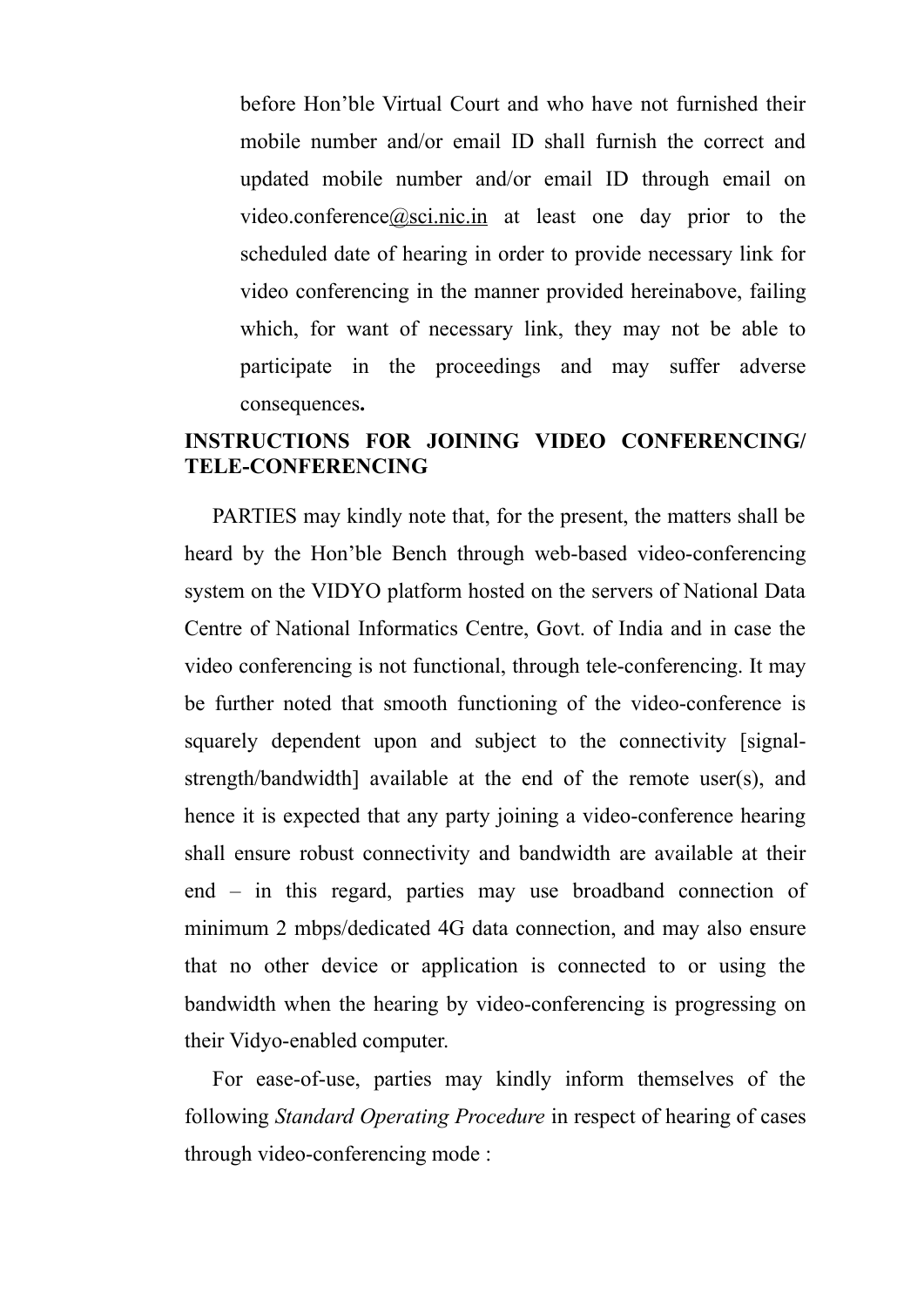**1.** To join video conferencing on VIDYO platform, parties are required to download VIDYO DESKTOP application from the site *[https://nofnvc.nic.in](http://ecourtvc.nic.in/)* on their laptop or desktop on any compatible operating system.



PIC 1: Download Link

**2.** Similarly, parties may join the video conferencing on VIDYO platform by downloading the VIDYO MOBILE application in a compatible mobile device (phone or tablet) either from *[https://play.google.com/store/apps/details?id=com.vidy](https://play.google.com/store/apps/details?id=com.vidyo.VidyoClient)[o.VidyoClient](https://play.google.com/store/apps/details?id=com.vidyo.VidyoClient)* Google Play Store (Android device) or from

*<https://apps.apple.com/us/app/vidyomobile/id444062464>* Apple APP Store(iOS device), on the same mobile number as mentioned in their contact-details in mentioning-application;

**3.** The Invitation Link for appearance and viewing, as the case may be, will be sent by the Registry to the given mobile no(s)/e-mail id(s) by SMS/e-mail/WhatsApp around half-an-hour before the scheduled hearing, and parties may kindly note that each of the link so sent to any device is required to be unique and hence, parties may not share or forward such link(s) to any other device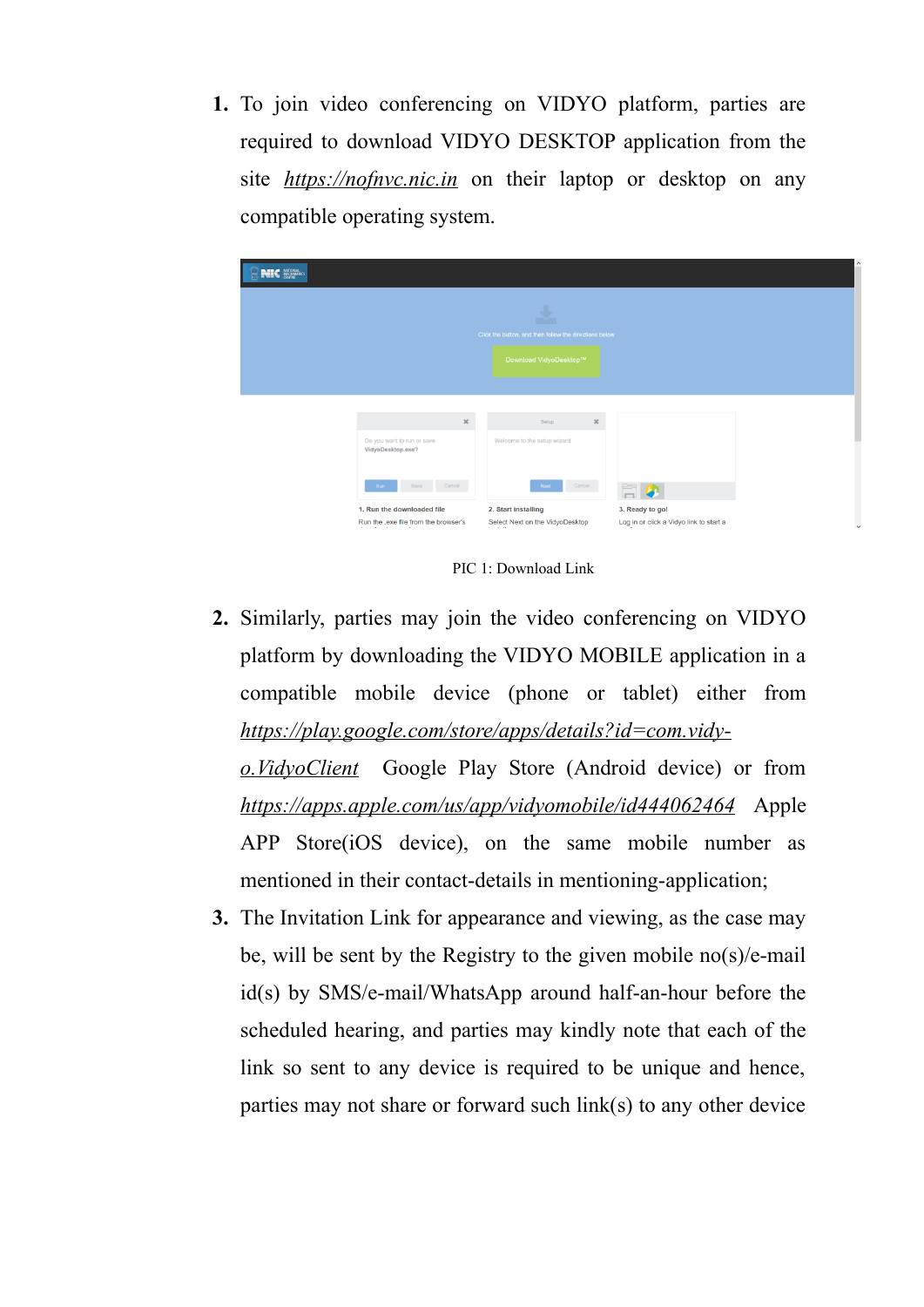nor shall they enable others to join the hearing through videoconference;

- **4.** The party concerned will be advised to click on the link provided, as received on their computer (preferable) or mobile device, upon which a window as depicted below in **PIC 2** shall open; thereafter, the party is required to click on the **"Join Conference"** button;
- **5.** Upon clicking the "**Join Conference**" button, a **'VIDYO'** display window as depicted in PIC 3 below shall open, prompting the party to enter the display name before clicking "Join" button; the party is required to write his/her name with designation by prefixing item no.(*of the cause list*) in the space given ie: **ITEM NO. 123 - RAVI PRAKASH AOR/PTNR** OR **ITEM NO. 123 - RAVI PRAKASH SR. ADV./PTNR** OR **ITEM NO. 123 - RAVI PRAKASH PARTY-IN-PERSON**, as the case may be, and thereafter the party is required to click on the '**JOIN**" button;

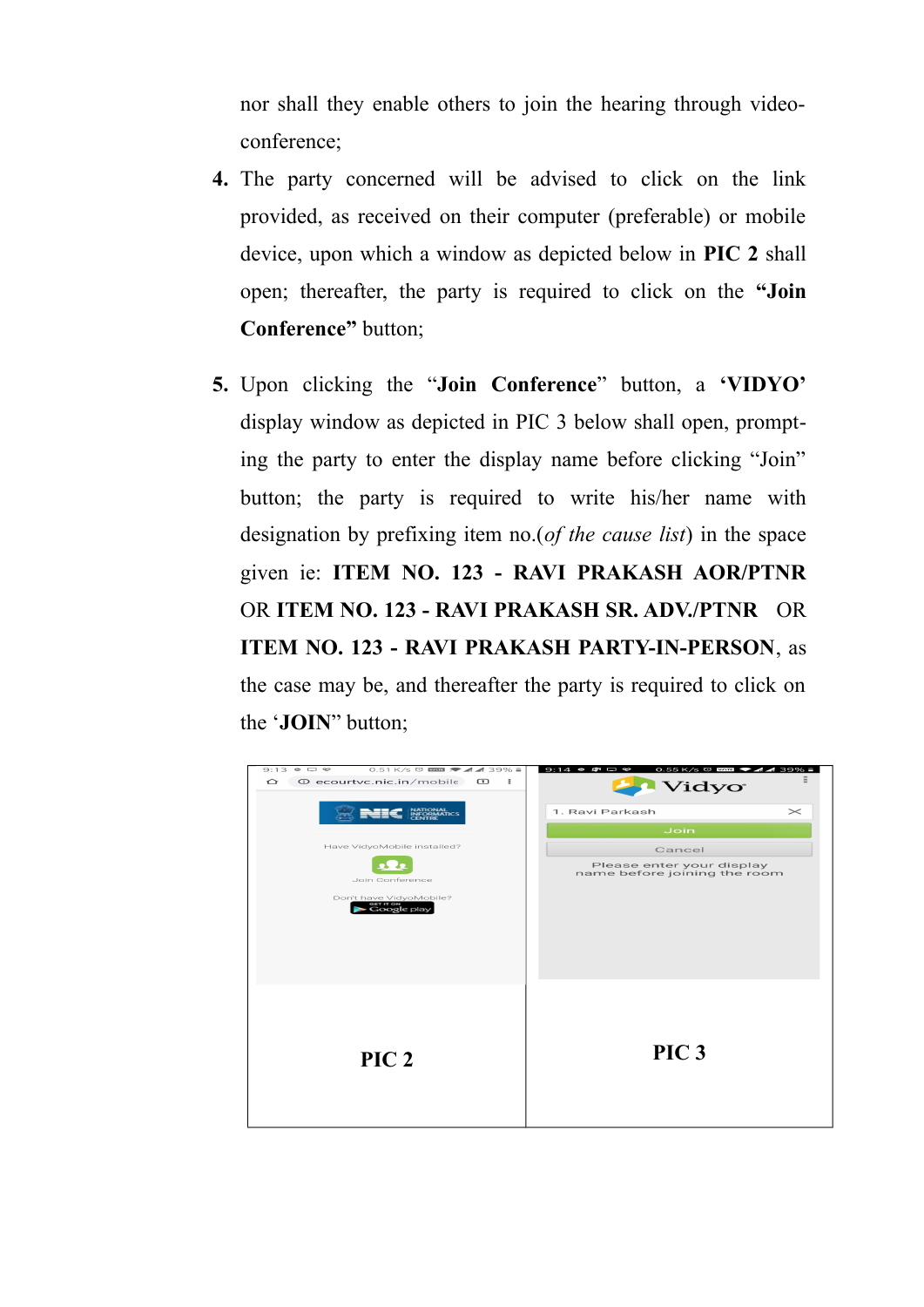- **6.** After having clicked on the 'JOIN' button, as in PIC 3 above, the party would join other parties in a virtual waiting room, and parties would be required to wait patiently for being joined to the virtual Court room for their respective hearing;
- **7.** Upon being joined to the virtual Court room, arguing counsel shall introduce himself to the Hon'ble Bench and thereafter, shall wait for the instructions from Hon'ble Bench – on being asked, party may make submissions and on completion of the submissions, shall at once '**mute'** the MIC of the respective device, if the Hon'ble Bench requires the party to make further submission(s), the party may then **'unmute'** the MIC of the device and again, on completion of the submission, put the MIC on '**mute'** mode;
- **8.** It is important for parties to remember to keep their MIC on **'mute'** at all times, except when the Hon'ble Bench requires them to make submission(s); thus, when one party is making submissions, it is imperative that all other participants shall keep their respective MIC **muted** failing which the possibility of MIC catching audio feed from the speakers and creating `**echo/noisedisturbance**' would become very high and may disturb the video-conference;
- **9.** It may be noted that simultaneous submissions by more than one party at any given time **should be avoided** and each party may indicate requirement to speak/submit by asking for permission from Hon'ble Bench, **by raising a hand**. Once permitted by the Hon'ble Bench, the party shall first '**unmute'** the MIC and thereafter make submissions, as per clause 8 above.
- **10.**During hearing through video-conferencing, the parties may kindly keep in mind that they are participating in **COURT**